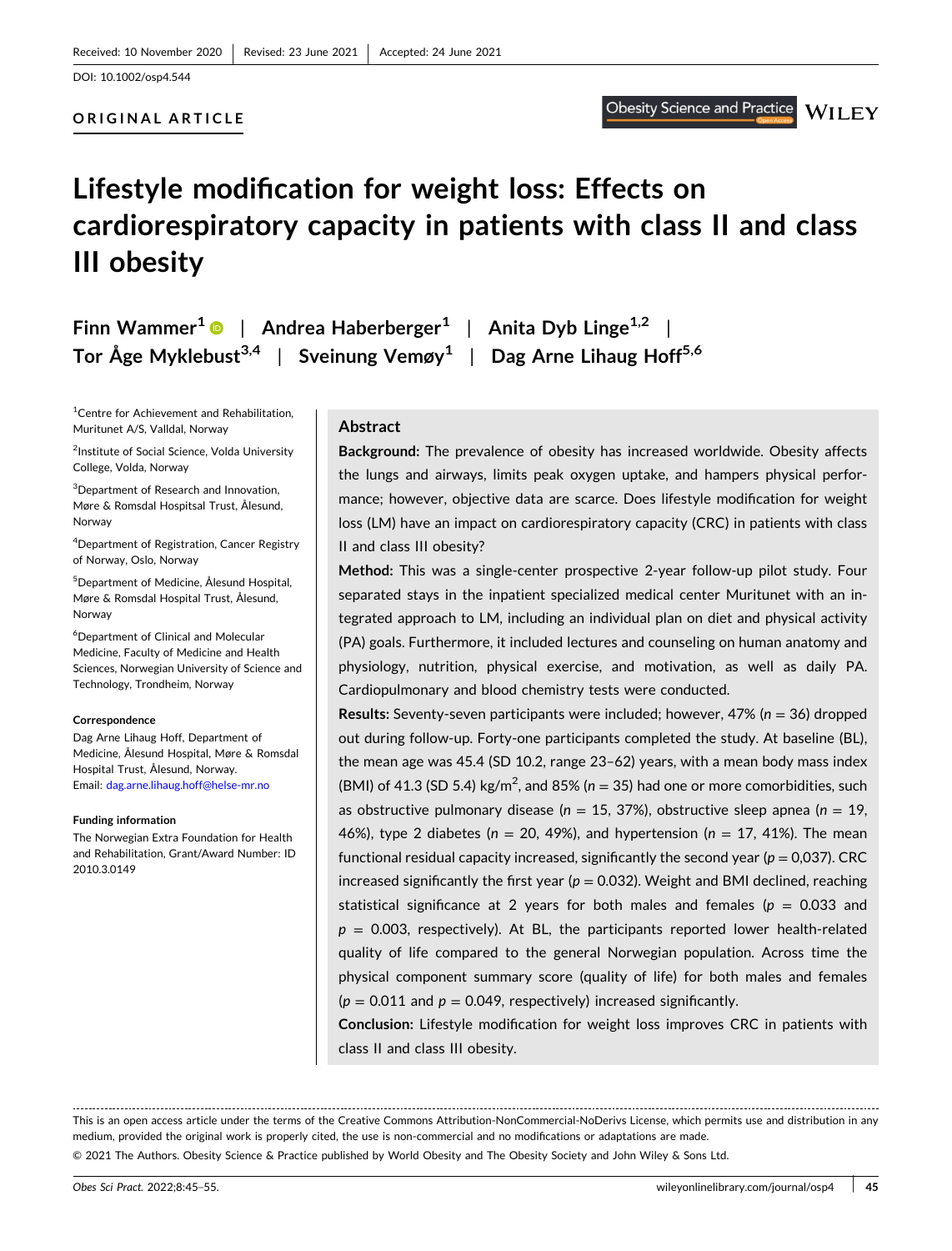#### **KEYWORDS**

cardiorespiratory capacity, lifestyle modification, obesity class II and III, quality of life

# **1** <sup>|</sup> **INTRODUCTION**

Obesity is a multifactorial disease. $1/2$  Treatment must be individualized, and the approach combined, targeting different areas of the disease. A recently published meta‐analysis addressed different physical training programs combined with or without additional lifestyle modifications in patients with class II and class III obesity. The data included in the meta‐analysis (8 of 26 extracted studies) revealed an improvement in walking speed and maximal oxygen uptake in the patients, but results should be comprehended with caution due to heterogeneity among the pooled studies.<sup>[2](#page-9-0)</sup> Lifestyle modification for weight loss (LM) refers to setting up an individual plan on diet and physical activity (PA goals. Furthermore, it typically includes interdisciplinary talks on human anatomy and physiology, nutrition, physical exercise, and motivation, as well as daily PA. Obesity class II and III lead to an increase in the all‐cause mortality and are an independent probability in the development of noncommunicable diseases such as type 2 diabetes mellitus (T2DM), hypertension (HTN), and cardiovascular disease (CVD), as well as obstructive pulmonary disease (OPD) and obstructive sleep apnea (OSA).<sup>[3](#page-9-0)</sup>

Cardiorespiratory capacity (CRC) is a predictor of CVD, and an improvement reduces mortality regardless of body mass index (BMI).<sup>[4](#page-9-0)</sup> Weight and CRC are strongly associated. PA led to energy expenditure (EE), approximately 5 kcal is liberated pr. liter oxygen consumed, and EE led to weight loss. PA and EE are important measurements objectively quantifying achievements in people treated for obesity.<sup>[5](#page-9-0)</sup> CRC (the primary variable is  $VO_{2max}$ ) or aerobic fitness is a measurement of how well the respiratory and circulatory systems supply  $O_2$  and remove  $CO_2$  from working skeletal muscles. Obesity class II and III are often associated with poor physical performance and impaired CRC due to structural and functional changes such as remodeling of the heart, restrictive pulmonary ventilation, and challenges to physical activities due to excess body mass.<sup>[6](#page-9-0)</sup> On the other hand people with obesity do not always have reduced CRC, but still they have attenuated risk for all-cause mortality known as the obesity paradox. $7$  In general the literature report inconclusive data due heterogeneity in study design and differences in how data are reported. Just recently the literature report  $VO<sub>2peak</sub>$  reference values in people with obesity tested on a bicycle, that differ to data obtained in studies performed on a treadmill. $8$  Patients with class II and class III obesity breathe at a lower lung volume due to a restriction of the diaphragmatic movements causing alveolar and airway closure at the lung base. This contributes to an altered breathing pattern and changes in ventilation and diffusion of gases in the pulmonary alveoli.<sup>[9](#page-9-0)</sup> A patient with class II or class III obesity often senses dyspnea and wheezing during normal breaths, which indicates possible OPD. Obesity‐related hypoventilation during sleep typically causes profound changes in arterial oxygen (PO<sub>2</sub>) and carbon dioxide (PCO<sub>2</sub>)

tension. Furthermore, there is an inverse relationship between CRC and BMI with an exponential fall in the functional residual capacity (FRC), expiratory reserve volume (ERV), and oxygen consumption  $(VO<sub>2</sub>)$  with increasing BMI.<sup>10</sup> This relationship may be seen regard-less of fitness level.<sup>[11](#page-9-0)</sup> The respiratory system in people with obesity is characterized by a stiffening tissue, presumed to be due to a combined effect on the pulmonary and thoracic tissue compliance. Reductions in compliance may be the result of increased pulmonary blood volume, closure of dependent airways resulting in small areas of atelectasis, or increased alveolar surface tension due to the reduction in FRC.<sup>9</sup>

In addition, adipose tissue is hormonally and inflammatory active, as demonstrated by leptin and high‐sensitivity C‐reactive protein (hs-CRP), a biomarker of inflammation.<sup>[12](#page-9-0)</sup> The regular hormone leptin, a neuropeptide, has a rather strict role as a communicator of nutritional status, including food intake, hunger, satiety, energy storage, and consumption between the body and brain. Furthermore, leptin has effects on sleep and respiration and is typically paradoxically increased in patients with class II and class III obesity and even higher if OSA or OPD is present. $13,14$  An association between hypoxia and inflammation, as seen in sleep-related hypoventilation and OPD, may also exist.<sup>[12](#page-9-0)</sup>

To most people LM is the tool used in effort to manage a multifactorial chronic disease. LM‐programs involve a combination of interventions including diet, PA, and behavioral issues, and most people with obesity are left with LM as their only treatment option.<sup>15,16</sup> Today different lifestyle modification programs to treat people with obesity exists. They are different with regards to location (at home or in an institution), duration (weeks, months, or years), number of session (low, moderate, and high) and how they are followed‐up (phone, video‐chat, community nurse, etc.) after the intensive part of the LM-program has ended. $17,18$  However, LM is still arduous to achieve and is a complex treatment and specially to accomplish regular PA and to avoid regaining weight when returning to home are complicated. In summary, the most effective LM approach for patients with class II and class III obesity is yet to be uncovered.

In this prospective pilot study involving patients with class II and class III obesity, the hypothesis was LM improves CRC.

## **2** <sup>|</sup> **MATERIALS AND METHODS**

## **2.1** <sup>|</sup> **Trial design**

The present study was a single-center, non-randomized, prospective pilot study with four inpatient stays. The baseline (BL) stay was 4 weeks. The following stays were scheduled as follows: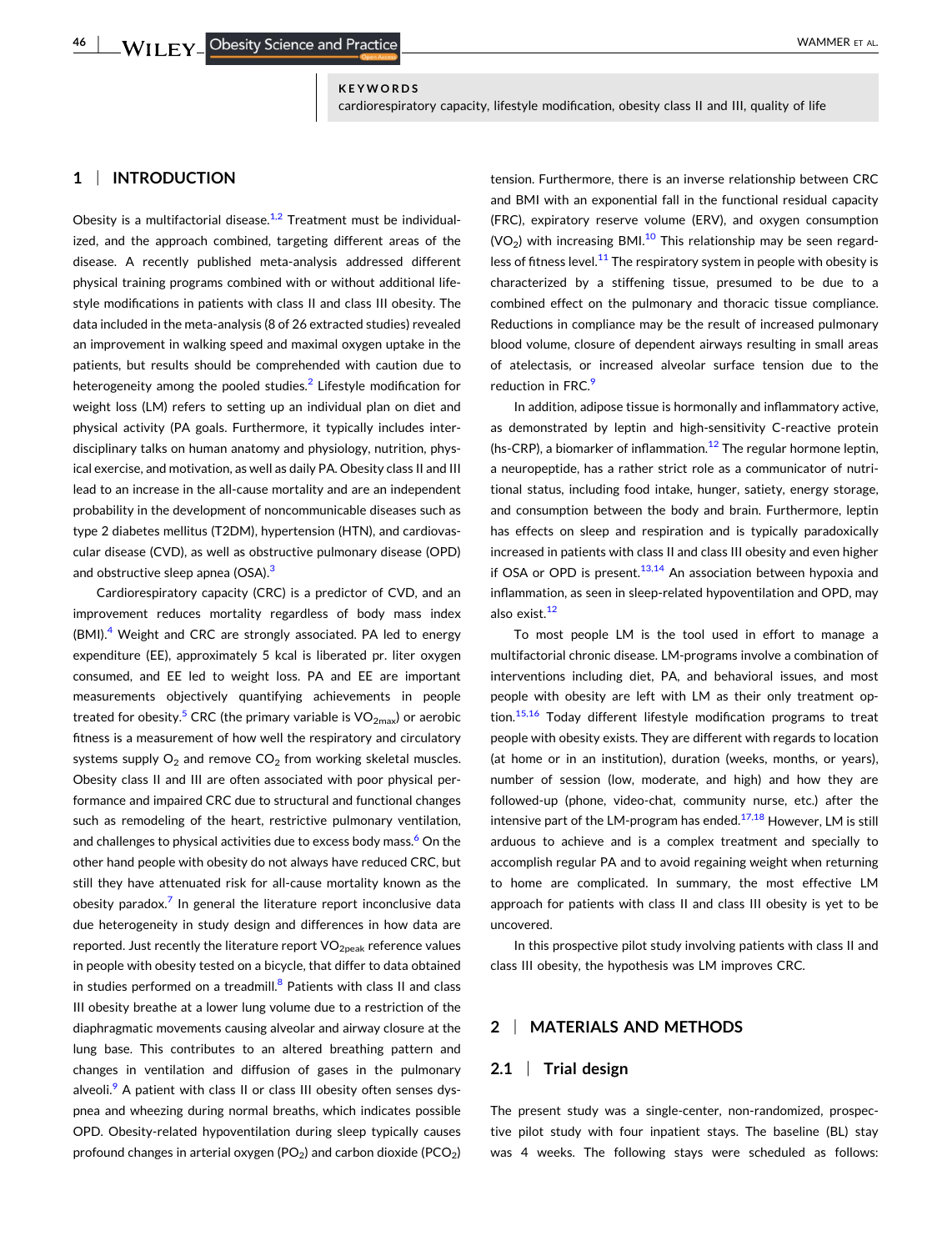<span id="page-2-0"></span>

**FIGURE 1** Trial design

6 months, 1 year, and 2 years after the BL stay, each of 2 weeks duration. No planned contact with participants between stays. The primary outcome of the study was the effects on CRC at 1 and 2 years reported as  $VO<sub>2peak</sub>$  (oxygen consumption at anaerobic threshold) and FRC (parameter of dynamic lung volume). The secondary outcomes were changes in the health-related quality of life (HRQoL). Exploratory outcomes leptin and hs‐CRP as biomarkers related to adipose tissue and respiratory effects (Figure 1).

This study was conducted according to the guidelines laid down in the Declaration of Helsinki and the Regional Committees for Medical and Health Research Ethics of North Norway (2011/1482), and all procedures involving human subjects were evaluated. The participants provided informed written consent prior to enrollment.

## **2.2** <sup>|</sup> **Participants**

Participants were referred to Muritunet, because of unhealthy weight, between October 2011 and April 2012 and were followed for 2 years. Muritunet is 72‐bed‐capacity inpatient specialized medical center for the rehabilitation of people with chronic illnesses. At Muritunet, they were screened for general eligibility and compliance with the inclusion and exclusion criteria and invited to participate in the study.

Inclusion criteria were age 18–67 years, BMI ≥35 kg/m2, and one or more of weight‐related comorbidities such as T2DM, CVD, HTN, OPD, and OSA. Exclusion criteria were either extensive pulmonary/cardiac dysfunction, musculoskeletal disease which precluded physical training, psychological/social dysfunction unfit for group interaction, pregnancy, alcohol and drug abuse, or noncompliance to the study protocol.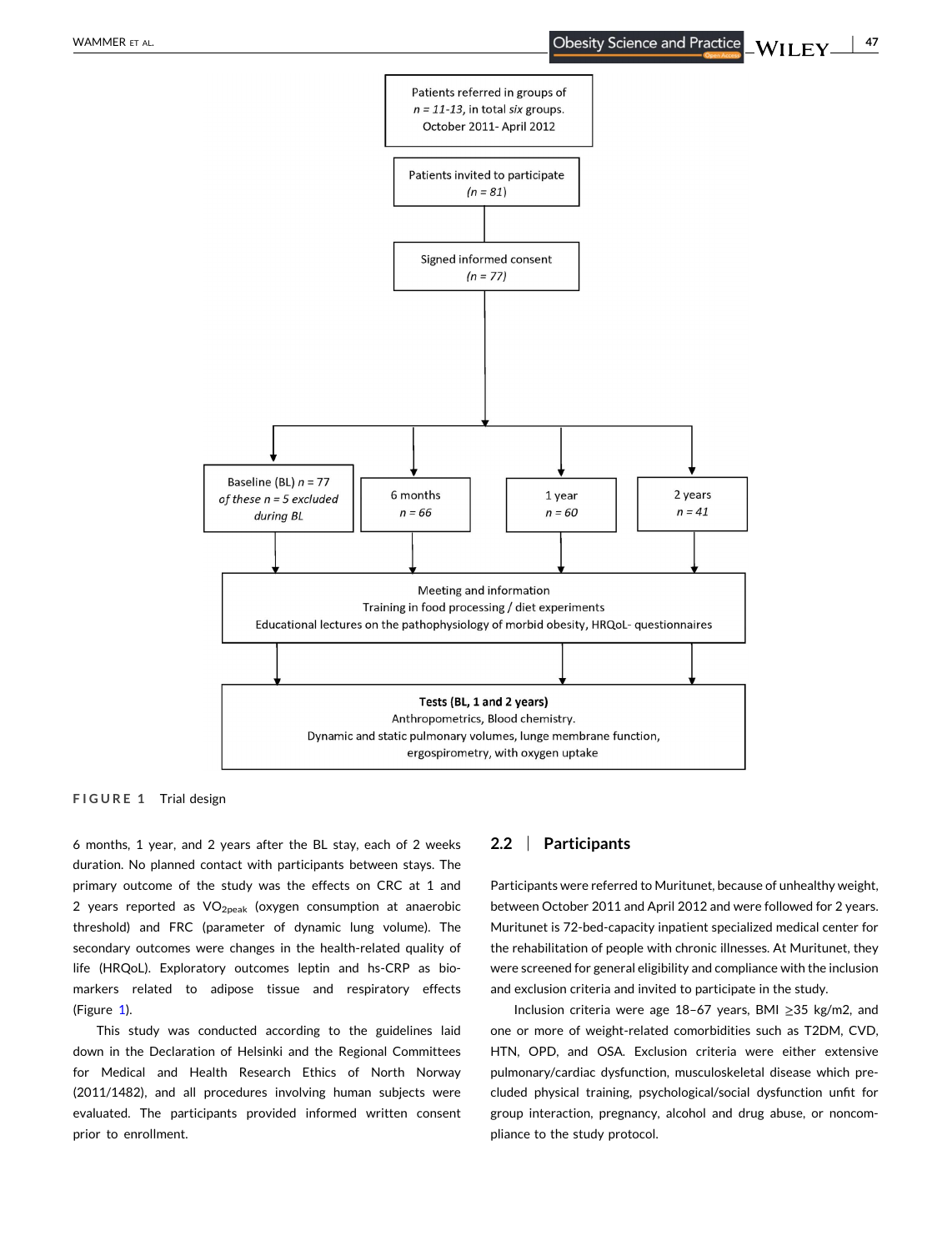## **2.3** <sup>|</sup> **Study protocol**

The participants were clinically examined, and anthropometric measurements (height, weight, and waist circumference) were taken. They also did repetitive cardiopulmonary (see assessments) and blood chemistry tests and answered questionnaires on HRQoL (Figure [1\)](#page-2-0).

## **2.4** <sup>|</sup> **Lifestyle modification**

During the first stay each, participant developed an individual plan with diet and PA goals for the entire rehabilitation period. At every follow‐up stay, talks on human anatomy and physiology, nutrition, physical exercise, and motivation were given. The four stays in the inpatient program lasted in total 10 weeks. The BL visit was 4 weeks. The following visit were 6 months, 1 year, and 2 years after the BL visit, each of 2 weeks duration. The participants were given lectures as one‐on‐one talks, in total 20 h, with a dietician, physiotherapist, sport educator, nurse, and physician. Furthermore, the participants had lectures and PA in groups-sessions, in total 193 h, that is, 15 h of motivation and goal promoting work, 30 h education and practice on nutrition, 10 h of lectures on obesity, and 138 h of PA, that is, approximately 14 h weekly.

The dietician lectured on different issues such as the essence of food processing, low caloric diet, repetitive small meals, and advice according to the Norwegian nutritional guidelines.<sup>[19](#page-10-0)</sup>

PA focused on weight‐bearing activities such as walking, jogging, ball games including exercises in a swimming pool and resistance training. Once or twice a week, the participants hiked in the rough terrain of the surrounding mountains. PA achievement was measured during each stay, on a treadmill as describe below. A daily afternoon debrief was held, focusing on individual achievements/learning aspects. A daily caloric reduction of 500–1000 kcal was the target and a weight reduction of 5%–10% in the first year (Norwegian guidelines<sup>[20,21](#page-10-0)</sup>).

#### **2.5** <sup>|</sup> **Assessments**

Cardiopulmonary tests were all instructed and observed by an experienced physiotherapist. The tests were performed in the morning between 9 AM and 10 AM. Pulmonary dynamic volumes were measured using flow/volume spirometry, including lung membrane function using carbon monoxide (CO) single breath diffusion capacity.<sup>[9](#page-9-0)</sup> Pulmonary static lung volumes were measured using the helium rebreathing technique (calibrated daily using a 1 L syringe), Jaeger Master Lab (Erich Jaeger). The patients sat in a vertical position with a nose clip.

CRC was tested on a treadmill (Woodway PPS 55 Med) using a modified Bruce protocol designed for people in poor physical con-dition.<sup>[22](#page-10-0)</sup> CRC's primary variable is  $VO<sub>2max</sub>$ , the maximum rate of oxygen consumption during exercise of increasing intensity. The test end point in this study was when the participant peaked the level of individual exhaustion and achieved anaerobic threshold, reported as VO<sub>2peak</sub> (ml·kg<sup>-1</sup>·min<sup>-1.[5](#page-9-0)</sup> In this study VO<sub>2peak</sub> (defined as the start of the plateau phase of the oxygen uptake curve) equals  $VO<sub>2max</sub>$ .  $\rm VO_{2peak}$  (ml $\cdot$ kg $^{-1}\cdot$ min $^{-1}$ ) was reported relative to body weight. When the participants reported a history of unusual daytime fatigue, snoring with episodes of apnea at night and morning headache, screening for OSA was done and the Epworth Sleepiness Scale<sup>[23](#page-10-0)</sup> was filled in. Furthermore, two consecutive overnight oximetry tests (PalmSAT® 2500 series; Nonin Medical B.V.) were performed.

Recorded dynamic lung volumes were forced vital capacity (FVC), forced expiratory volume in 1 s (FEV1), and FEV1/FVC ratio. Recorded static lung volumes (Figure [2\)](#page-4-0) were total lung capacity, vital capacity, inspiratory capacity, FRC, ERV, and residual volume. All values were adjusted for weight, height, and sex and reported in liters (l) except for the FEV1/FVC ratio, which was reported as percentage. The reference values used were those recommended by the European Respiratory Society. $24$  Reference values regarding ERV are not offered by ERS; therefore, the Jaeger Master Lab reference values were used. OPD was defined as FEV1/FVC <70%. OSA was defined as an apnea–hypopnea index of  $\geq$ 5.

#### **2.6** <sup>|</sup> **Analysis of blood samples**

After an overnight fast, a venous blood sample from the antecubital vein was taken at 9 AM by the same technician. The sample was immediately processed and cooled down and later transported in a cooler to the Department of Medical Biochemistry at Ålesund Hospital, Ålesund, Norway, where it was analyzed or stored at −80 C° for later analyses. Frozen samples were shipped to laboratories in southern Norway on dry ice for analysis of leptin and hs‐CRP.

## **2.7** <sup>|</sup> **HRQoL Short Form‐36**

HRQoL Short Form-36 (version1.1) was used in the study, a selfadministered questionnaire containing 36 multi‐items covering eight domains, measuring HRQoL among adults (age > 18 years). The questionnaire has high validity and reliability and is regarded as the gold standard of QoL questionnaire. In this study, a version translated into Norwegian, and validated in Norway's general population was applied.<sup>[25](#page-10-0)</sup> The eight domains (with the corresponding number of items) were physical functioning ( $PF = 10$  items), role limitations due to physical problems (RP = 4 items), bodily pain (BP = 2 items), general health (GH = 5 items), vitality (VT = 4 items), social functioning ( $SF = 2$  items), role limitations due to emotional problems  $(RE = 3$  items), and mental health  $(MH = 5$  items). Each score in the dimension was translated into a scale from 0 to 100. Higher scores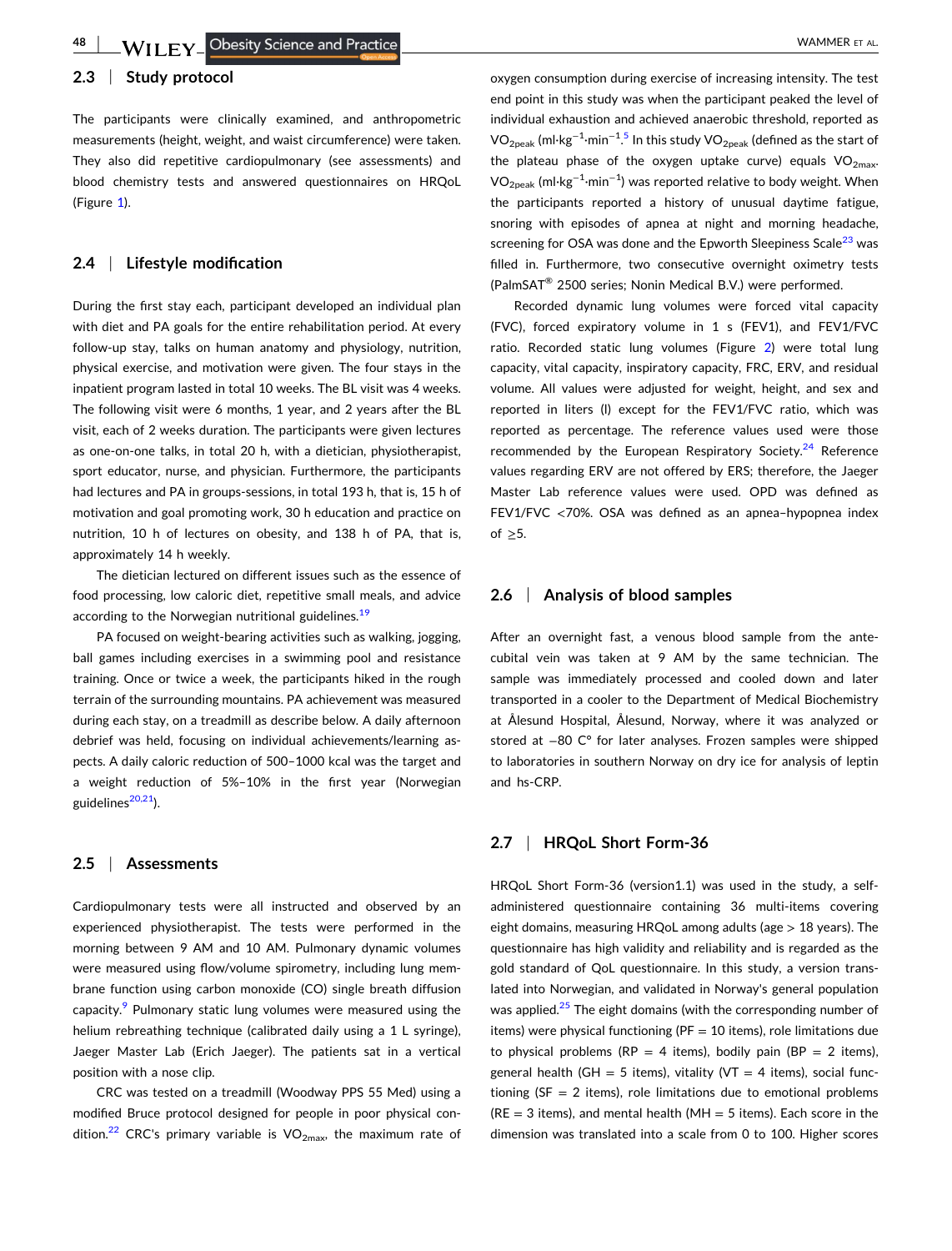<span id="page-4-0"></span>

**FIGURE 2** The subdivisions of lung volume as recorded by a flow volume spirometer. The term capacity is applied to a subdivision composed of two or more volumes

indicated better HRQoL. As recommended, the subscales were summed up in two broader summary scales: PF, RP, BP, and GH in the Physical Component Summary (PCS) and RE, SF, MH, and VT in the Mental Component Summary (MCS).<sup>[26](#page-10-0)</sup> All HRQoL data in this study are reported longitudinally.

#### **2.8** <sup>|</sup> **Statistical analysis**

Due to its design as a pilot study, no power calculation were done. Descriptive statistics is reported as mean and standard deviation for continuous variables. For categorical variables, frequencies and relative frequencies were used. Univariate comparisons of outcomes between different time points were analyzed using paired sample *t*‐tests. The impact of LM on changes in various measures of cardiopulmonary function, HRQoL, and selected biochemical variables was explored by estimating mixed linear models, with random intercepts for individuals, with the outcome measure as the dependent variable and time (BL and follow‐up times) as independent variables. Missing data were imputed using multiple imputation by chained equations. Analyses of respiratory function were not stratified by sex due to nonexisting normality data. All other analyses were stratified according to sex due to considerable effect differences. *p*-values <0.05 were considered statistically significant. All analyses were performed using STATA v 15.1 (StataCorp, 2017) and SPSS v25.

#### **3** <sup>|</sup> **RESULTS**

Seventy-seven participants ( $F = 57, 74%$ ) were initially included in the study. However, five of these were excluded early during the BL visit; two withdrew, one had an injury (not study related), and two were excluded because of technical issues. During the follow‐up

stays, 31 patients were lost to follow-up and were consequently excluded, yielding a dropout rate of 47% (*n* = 36). No significant differences between those who dropped out of the study and those completing were seen. Among those who dropped out of the study there was a slightly higher proportion of women ( $p = 0.190$ ). Furthermore, they tended to be somewhat younger ( $p = 0.199$ ) and had higher BL BMI ( $p = 0.080$ ).

Forty-one participants completed the 2-year visit  $(F = 25, 61%)$ and were included in the final analysis. Of the 41 participants, 85% (*n* = 35) had one or more of the following comorbidities: OPD (*n* = 15, 37%), OSA (*n* = 19, 46%), T2DM (*n* = 20, 49%), and HTN (*n* = 17, 41%). Furthermore, the mean age was 45.4 (SD 10.2, range 23–62) years. Mean BMI (kg/m<sup>2</sup>) at BL, 1 year, and 2 years were 41.3 (SD 5.4), 38.7 (SD 6.0), and 39.6 (SD 6.4), respectively. Mean weight (kg) at BL, 1 year, and 2 years were 122.8 (SD 25.6), 115.4 (SD 25.8), and 117.6 (SD 26.6), with an average weight reduction of six percent  $(p < 0.001)$  the first year. The average score of weight (kg) and BMI  $(kg/m<sup>2</sup>)$  were separately reported at every time point for males and females, complemented with the regression coefficient of time from mixed model analyses (Table [1\)](#page-5-0), which displayed a significant decrease in average weight and body mass for both males and females during the study.

In Table [2,](#page-6-0) the average scores or proportions at every time point for various respiratory outcome measures again complemented with the regression coefficient of time from the mixed model analyses. There was an increase in the mean FRC percentage ( $p = 0.037$ ) during the study, significant between the first and second year. At BL, 1 year, and 2 years stays, CRC reported as mean VO<sub>2peak</sub> (ml·kg<sup>−1</sup>·min<sup>−1</sup>) were 23.3 (SD 3.6), 25.6 (SD 4.8), and 23.3 (SD 5.3), respectively, and significantly increased in the first year compared to BL ( $p = 0.032$ ).

Both males and females exhibited a significant increase across time in the PCS ( $p = 0.011$  and  $p = 0.049$ , respectively) (Table [3](#page-7-0)). For both sexes, there was a peak in PCS at the 1‐year stay, followed by a decline at 2 years of stay. Both males and females reported lower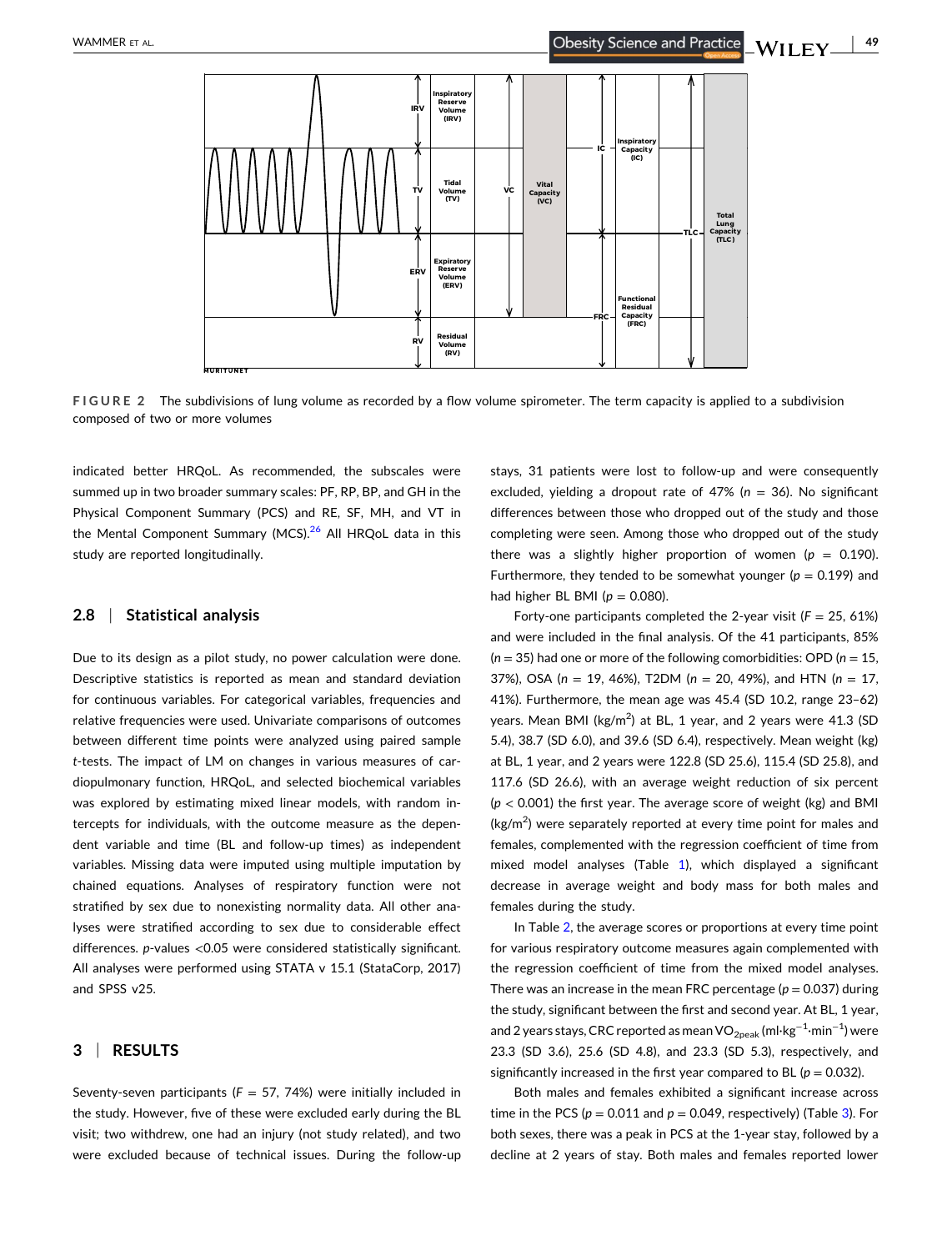<span id="page-5-0"></span>**TABLE 1** The presented data refer to the 41 participants with class II and class III obesity who completed the 2‐year lifestyle modification‐program

|                                      | <b>Baseline</b> | 1 year       | 2 years      | Regression coefficient (+95% CI) | $p$ -value |
|--------------------------------------|-----------------|--------------|--------------|----------------------------------|------------|
| Weight kg                            |                 |              |              |                                  |            |
| Males (SD)                           | 135.6 (21.6)    | 130.1 (20.0) | 128.7 (20.6) | $-2.34$ ( $-4.49$ to $-0.19$ )   | $0.033*$   |
| Females (SD)                         | 114.6 (25.0)    | 106.5 (25.1) | 110.4 (27.9) | $-1.79$ (-2.98 to $-0.61$ )      | $0.003*$   |
| BMI ( $>35$ kg/m <sup>2</sup> )      |                 |              |              |                                  |            |
| Males (SD)                           | 41.8 (4.7)      | 39.8 (5.2)   | 39.7 (4.6)   | $-0.73$ ( $-1.29$ to $-0.17$ )   | $0.011*$   |
| Females (SD)                         | 40.9 (5.9)      | 38.1(6.5)    | 39.5 (7.3)   | $-0.60$ ( $-1.07$ to $-0.13$ )   | $0.011*$   |
| Demographics <sup>a</sup>            |                 |              |              |                                  |            |
| Males n (%)                          | 16 (39)         |              |              |                                  |            |
| Females n (%)                        | 25 (61)         |              |              |                                  |            |
| Caucasian n (%)                      | 41 (100)        |              |              |                                  |            |
| Legal status                         |                 |              |              |                                  |            |
| Single n (%)                         | 17 (41.5)       |              |              |                                  |            |
| Married n (%)                        | 20 (48.8)       |              |              |                                  |            |
| Divorced n (%)                       | 3(7.3)          |              |              |                                  |            |
| Education                            |                 |              |              |                                  |            |
| Primary school (10 years) n (%)      | 8(19.5)         |              |              |                                  |            |
| Secondary school (13 years) n (%)    | 22 (53.7)       |              |              |                                  |            |
| Collage/University (1-4 years) n (%) | 9(22.0)         |              |              |                                  |            |
| University ( $>4$ years) n (%)       | 2(4.9)          |              |              |                                  |            |
| Employment                           |                 |              |              |                                  |            |
| Employed n (%)                       | 27 (65.9)       |              |              |                                  |            |
| Unemployed n (%)                     | 13 (31.7)       |              |              |                                  |            |
| Missing data n (%)                   | 1(2.4)          |              |              |                                  |            |
| Occupation                           |                 |              |              |                                  |            |
| Academic n (%)                       | 7(17)           |              |              |                                  |            |
| Office n (%)                         | 5(12.2)         |              |              |                                  |            |
| Sales n (%)                          | 4(9.7)          |              |              |                                  |            |
| Craftsman n (%)                      | 11 (26.8)       |              |              |                                  |            |
| Missing data n (%)                   | 14 (34.3)       |              |              |                                  |            |
| Comorbidities <sup>a</sup>           |                 |              |              |                                  |            |
| Obstructive pulmonary disease n (%)  | 15 (37)         |              |              |                                  |            |
| Obstructive sleep apnea n (%)        | 19 (46)         |              |              |                                  |            |
| Diabetes mellitus type II n (%)      | 20 (49)         |              |              |                                  |            |
| Hypertonia n (%)                     | 17 (41)         |              |              |                                  |            |

*Note:* Demographic and comorbidities data at baseline. Analysis of anthropometric data across time. Data are presented as estimated means (SD) and regression coefficient + 95% CI.

<sup>a</sup>Frequency.

\*significant p‐value.

pain and better physical functioning across time, whereas only males reported better general health ( $p = 0.006$ ). As for the MCS score, there were clear differences between males and females. Across time, MCS significantly increased for males ( $p = 0.036$ ), whereas no such increase was found for females ( $p = 0.271$ ). Furthermore, males reported less fatigue ( $p = 0.005$ ) and better social functioning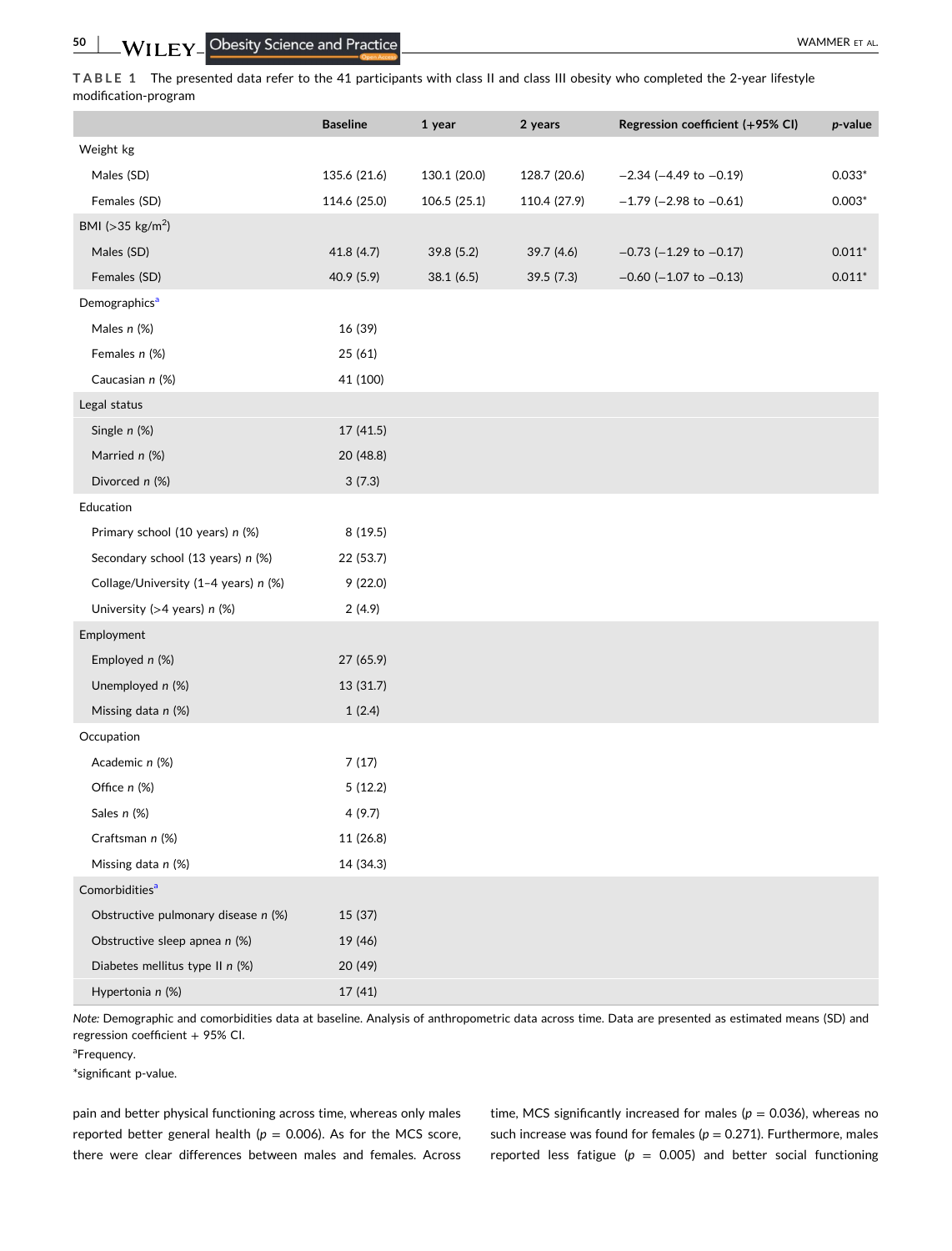- **51**

<span id="page-6-0"></span>**TABLE 2** The presented data refer to the 41 participants with class II and class III obesity who completed the 2‐year lifestyle modification‐program

|                                                      | <b>Baseline</b><br>Mean (SD) | 1 year<br>Mean (SD) | 2 years<br>Mean (SD) | Regression coefficient (+ 95% CI) | p-value  |
|------------------------------------------------------|------------------------------|---------------------|----------------------|-----------------------------------|----------|
| Cardiorespiratory capacity                           |                              |                     |                      |                                   |          |
| $VO2$ peak (ml·kg <sup>-1</sup> ·min <sup>-1</sup> ) | 23.3(3.6)                    | 25.6 (4.8)          | 23.3(4.7)            | $0.16$ (-0.40 to 0.72)            | 0.57     |
| Gas diffusing capacity                               |                              |                     |                      |                                   |          |
| DLCO %                                               | 93.5 (12.8)                  | 97.1 (15.9)         | 96.3 (14.6)          | 1.03 (0.05 to 2.00)               | $0.039*$ |
| DLCO (I)                                             | 8.9(2.3)                     | 9.4(2.6)            | 9.3(2.5)             | 0.15 (0.12 to 0.28)               | $0.033*$ |
| DLCO/VA %                                            | 104.4 (14.6)                 | 107.8 (15.3)        | 108.3 (15.7)         | 1.35 (0.44 to 2.26)               | $0.004*$ |
| DLCO/VA (I)                                          | 1.7(0.24)                    | 1.7(0.24)           | 1.7(0.25)            | $0.01$ (-0.01 to 0.03)            | 0.274    |
| Dynamic pulmonary volumes                            |                              |                     |                      |                                   |          |
| FVC (% pred.)                                        | 99.9 (13.1)                  | 102.2 (13.9)        | 100.9 (15.0)         | $0.42$ (-0.32 to 1.16)            | 0.265    |
| FVC (I)                                              | 3.9(1.0)                     | 4.0(1.1)            | 3.9(1.1)             | $0.02$ (-0.04 to 0.09)            | 0.484    |
| FEV1 (% pred.)                                       | 93.5 (16.3)                  | 95.3 (17.6)         | 92.9 (18.5)          | $-0.06$ ( $-1.01$ to 0.90)        | 0.904    |
| <b>FEV1 (I)</b>                                      | 3.0(0.9)                     | 3.2(1.0)            | 3.0(0.9)             | $0.01$ (-0.05 to 0.06)            | 0.816    |
| FEV1/FVC %                                           | 77.2 (9.4)                   | 76.6 (8.7)          | 75.6 (9.6)           | $-0.50$ ( $-1.04$ to 0.04)        | 0.072    |
| Static pulmonary volumes                             |                              |                     |                      |                                   |          |
| TLC (% pred.)                                        | 92.7 (10.3)                  | 93.6 (8.6)          | 95.4 (8.9)           | 0.85 (0.07 to 1.62)               | $0.032*$ |
| TLC (I)                                              | 5.6(1.2)                     | 5.6(1.4)            | 5.8(1.3)             | $0.05$ (-0.02 to 0.11)            | 0.183    |
| VC (% pred.)                                         | 98.0 (12.8)                  | 102.4 (12.4)        | 98.0 (12.3)          | $0.32$ (-1.03 to 1.67)            | 0.640    |
| $VC$ (I)                                             | 4.1(1.1)                     | 4.1(1.3)            | 4.0(1.0)             | $-0.01$ ( $-0.09$ to 0.07)        | 0.802    |
| IC (% pred.)                                         | 108.4 (19.1)                 | 108.6 (16.6)        | 107.7 (21.3)         | $-0.18$ ( $-2.30$ to 1.93)        | 0.866    |
| $IC$ (I)                                             | 3.1(0.9)                     | 3.1(1.1)            | 3.1(0.9)             | $-0.01$ ( $-0.09$ to 0.07)        | 0.852    |
| FRC (% pred.)                                        | 79.8 (14.5)                  | 81.0 (13.0)         | 84.1 (16.9)          | 1.31 ( $-0.47$ to 3.08)           | 0.147    |
| FRC (I)                                              | 2.4(0.6)                     | 2.5(0.6)            | 2.6(0.8)             | $0.05$ (-0.01 to 0.11)            | 0.120    |
| ERV (% pred.)                                        | 78.3 (37.9)                  | 85.4 (41.0)         | 75.0 (33.3)          | $-0.43$ ( $-6.52$ to 5.66)        | 0.889    |
| ERV (I)                                              | 0.95(0.4)                    | 0.98(0.4)           | 0.84(0.4)            | $-0.03$ ( $-0.07$ to 0.02)        | 0.207    |
| RV (% pred.)                                         | 82.0 (22.8)                  | 77.9 (16.8)         | 89.5 (15.5)          | 1.84 (-0.46 to 4.14)              | 0.116    |
| RV(I)                                                | 1.5(0.5)                     | 1.5(0.5)            | 1.7(0.5)             | 0.05 (0.00 to 0.51)               | $0.049*$ |

*Note:* Analysis of cardiorespiratory capacity, gas diffusing capacity, dynamic/static pulmonary volume parameters across time. Data are presented as estimated means (SD) and regression coefficient  $+$  95% CI.

Abbreviations: % pred., % predicted = respiratory parameters adjusted for weight, height, and sex; DLCO, diffusing capacity for carbon monoxide; DLCO/VA, DLCO/alveolar volume; ERV, expiratory reserve volume; FEV1, forced expiratory volume in 1 s; FRC, functional residual capacity; FVC, forced vital capacity; IC, inspiratory capacity; I, liters; RV, residual volume; TLC, total lung capacity; VC, vital capacity; VO<sub>2</sub> peak, cardiorespiratory capacity.

\*significant *p*‐value.

 $(p = 0.002)$  across time, whereas no such findings were seen in females. Neither males nor females reported any effects on limitations due to emotional problems and emotional well‐being across time.

The participants had a significant increase in mean leptin levels across time, both males and females  $(p = 0.002)$ and  $p = 0.001$ , respectively). Furthermore, a decrease across time in hs‐CRP outside the normal range were found, significant for males and females ( $p = 0.005$  and  $p = 0.001$ , respectively)  $(Table 4)$  $(Table 4)$ .

## **4** <sup>|</sup> **DISCUSSION**

The study was a pilot study to investigate whether a systematic modification of lifestyle in patients with class II and class III obesity had an impact on CRC, when targeting a weight reduction of 5%–10% in the first year. A weight reduction of 6% the first year were reported. Furthermore, FRC increased gradually, but significant during the study period, and  $VO_{2peak}$  increased significantly in the first year but declined in the second year. The patients reported a significant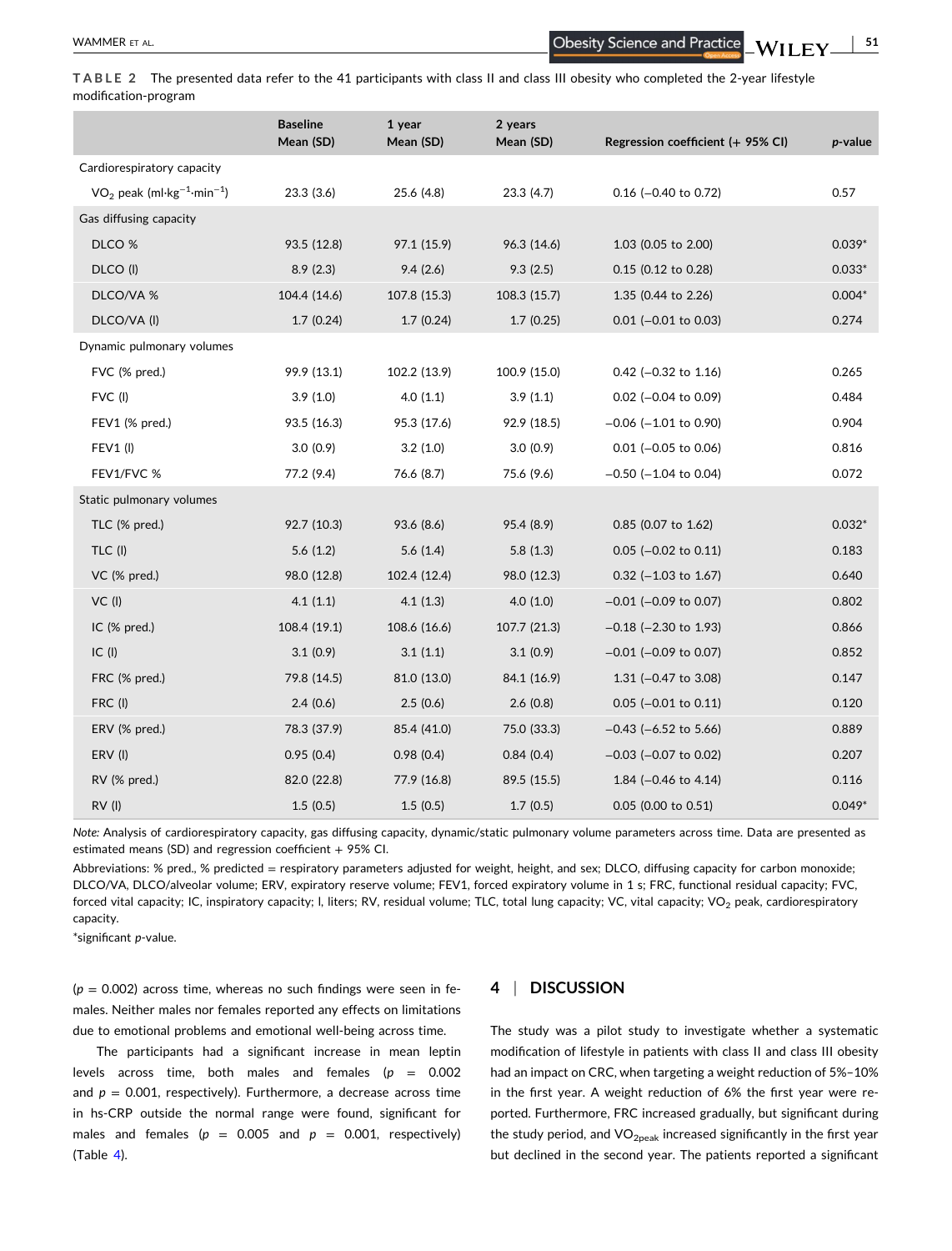<span id="page-7-0"></span>**TABLE 3** The presented data refer to the 41 participants with class II and class III obesity who completed the 2‐year lifestyle modification‐program

|                        | <b>Baseline</b><br>Mean (SD) | 6 months<br>Mean (SD) | 1 year<br>Mean (SD) | 2 years<br>Mean (SD) | Regression coefficient (+ 95% CI) | p-value  |
|------------------------|------------------------------|-----------------------|---------------------|----------------------|-----------------------------------|----------|
| <b>PCS<sup>a</sup></b> |                              |                       |                     |                      |                                   |          |
| Males                  | 57.9 (20.9)                  | 64.1 (22.9)           | 69.2 (19.0)         | 67.6 (22.3)          | 3.43 (0.78 to 6.07)               | $0.011*$ |
| Females                | 57.9 (17.9)                  | 66.5 (19.3)           | 68.7 (16.8)         | 63.5 (17.7)          | 1.90 (0.01 to 3.80)               | $0.049*$ |
| Physical functioning   |                              |                       |                     |                      |                                   |          |
| Males                  | 73.1 (22.9)                  | 77.7 (22.3)           | 83.6 (14.3)         | 80.0 (20.2)          | 2.65 (0.25 to 5.05)               | $0.030*$ |
| Females                | 68.8 (18.8)                  | 78.8 (18.8)           | 75.8 (22.1)         | 76.3 (16.4)          | 1.94 ( $-0.17$ to 4.05)           | 0.071    |
| Role physical          |                              |                       |                     |                      |                                   |          |
| Males                  | 36.4 (32.9)                  | 37.5 (33.7)           | 45.2 (34.4)         | 44.2 (34.8)          | $3.11$ (-2.34 to 8.57)            | 0.263    |
| Females                | 35.4 (32.3)                  | 43.4 (31.1)           | 50.7 (26.1)         | 41.4 (32.2)          | $2.53$ (-1.56 to 6.62)            | 0.226    |
| Body pain              |                              |                       |                     |                      |                                   |          |
| Males                  | 58.4 (32.2)                  | 62.3 (33.4)           | 65.1 (29.1)         | 68.9 (27.9)          | 3.42 (0.15 to 6.69)               | $0.040*$ |
| Females                | 52.2 (29.1)                  | 59.7 (30.5)           | 64.3 (27.2)         | 57.8 (31.4)          | $2.14$ (-0.78 to 5.06)            | 0.150    |
| General health         |                              |                       |                     |                      |                                   |          |
| Males                  | 38.1 (16.9)                  | 54.7 (21.4)           | 55.6 (23.3)         | 53.8 (24.6)          | 4.78 (1.34 to 8.21)               | $0.006*$ |
| Females                | 49.2 (18.7)                  | 57.6 (20.5)           | 65.9 (15.7)         | 49.2 (17.9)          | $0.83$ (-1.81 to 3.46)            | 0.539    |
|                        |                              |                       |                     |                      |                                   |          |
| MCS <sup>b</sup>       |                              |                       |                     |                      |                                   |          |
| Males                  | 66.8 (14.7)                  | 65.6 (19.1)           | 69.9 (15.6)         | 73.7 (13.6)          | 2.51 (0.16 to 4.86)               | $0.036*$ |
| Females                | 62.2 (17.2)                  | 69.9 (16.5)           | 71.4 (14.3)         | 65.9 (19.8)          | 1.28 $(-1.00 \text{ to } 3.55)$   | 0.271    |
| Vitality               |                              |                       |                     |                      |                                   |          |
| Males                  | 46.3 (17.7)                  | 49.3 (22.7)           | 53.6 (21.8)         | 57.8 (22.4)          | 3.90 (1.15 to 6.64)               | $0.005*$ |
| Females                | 37.4 (18.5)                  | 47.1 (20.2)           | 50.0 (18.1)         | 42.4 (22.0)          | 1.80 ( $-0.83$ to 4.42)           | 0.180    |
| Social functioning     |                              |                       |                     |                      |                                   |          |
| Males                  | 71.1 (18.7)                  | 68.6 (20.6)           | 78.7 (17.5)         | 82.8 (15.1)          | 4.52 (1.67 to 7.37)               | $0.002*$ |
| Females                | 78.5 (20.6)                  | 83.7 (21.2)           | 80.6 (20.8)         | 81.5 (28.4)          | $0.58$ (-2.67 to 3.84)            | 0.725    |
| Role emotional         |                              |                       |                     |                      |                                   |          |
| Males                  | 81.3 (24.2)                  | 83.0 (25.2)           | 87.6 (24.6)         | 85.4 (24.2)          | 1.71 $(-3.71$ to 7.14)            | 0.536    |
| Females                | 69.3 (40.7)                  | 80.8 (28.5)           | 80.3 (38.0)         | 73.3 (41.9)          | 1.16 $(-4.39 \text{ to } 6.70)$   | 0.683    |
| Mental health          |                              |                       |                     |                      |                                   |          |
| Males                  | 72.8 (15.2)                  | 66.9 (22.9)           | 68.8 (15.1)         | 75.9 (13.4)          | 1.15 $(-1.42 \text{ to } 3.71)$   | 0.381    |
| Females                | 71.1 (16.2)                  | 76.0 (14.3)           | 78.5 (12.1)         | 74.1 (16.3)          | 1.11 ( $-0.85$ to 3.06)           | 0.266    |

*Note:* Analysis of data on health‐related quality of life assessed by the SF‐36 questionnaire across time. Data are presented as estimated means (SD) and regression coefficient + 95% CI. SF‐36 = Health‐related quality of life questionnaire, range 0–100 (higher score indicates better).

Abbreviations: MCS, mental component summary score refers to: vitality, social functioning, role emotional, and mental health; PSC, physical component summary score refers to: physical functioning, role physical, body pain, general health.

\*significant *p*‐value.

<sup>a</sup>PSC = Physical component summary score refers to: physical functioning, role physical, body pain, general health.

<sup>b</sup>MCS = Mental component summary score refers to: vitality, social functioning, role emotional, and mental health.

improvement on quality of life, with a peak after 1 year. A limitation to the study was the dropout rate of 47% across time, further discussed below.

Improvement in CRC is a health achievement. Results from this study indicate that lifestyle modification (PA including aerobic/ resistance exercise, diet modification) improve CRC (VO<sub>2peak</sub> and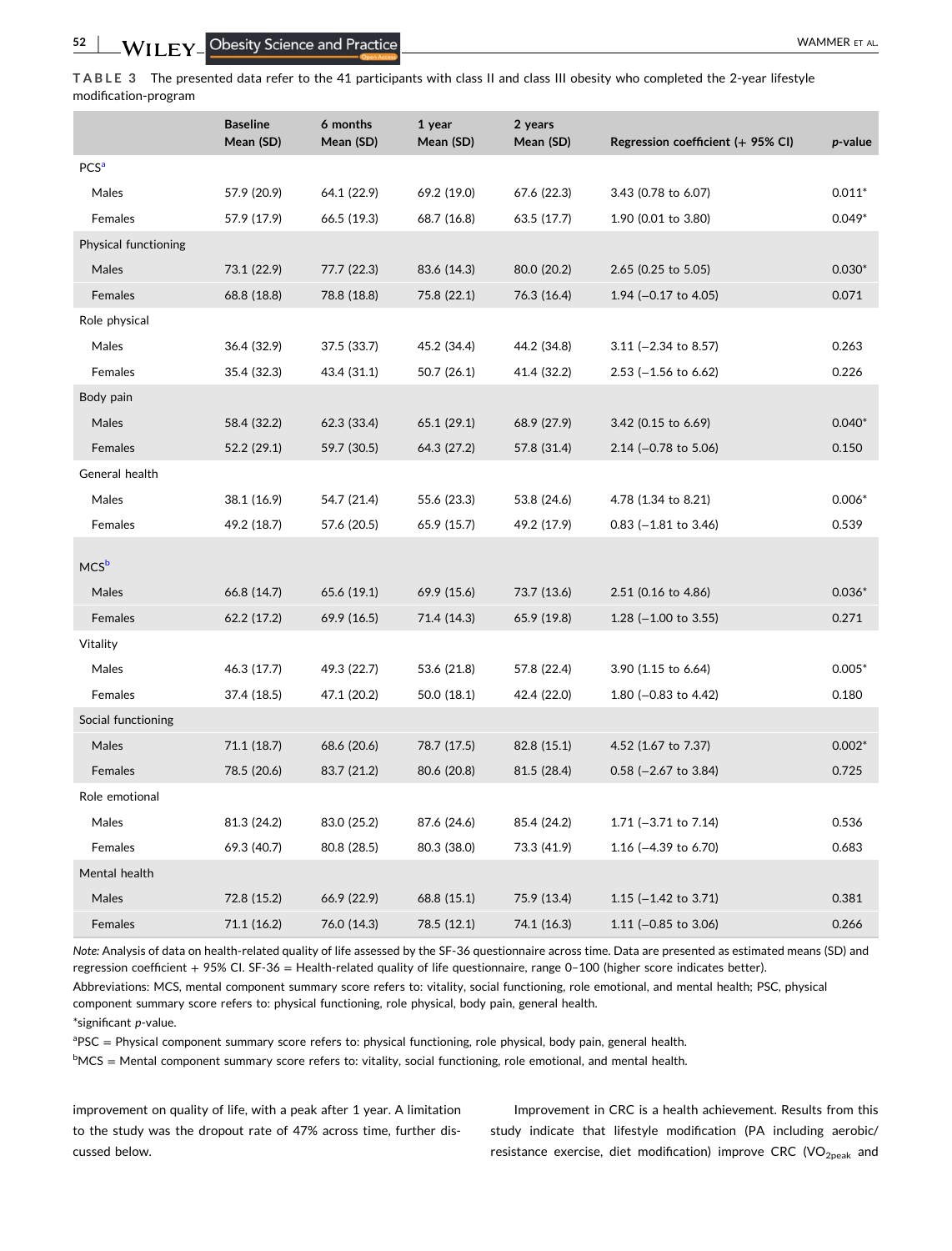- **53**

<span id="page-8-0"></span>**TABLE 4** The presented data refer to the 41 participants with class II and class III obesity who completed the 2‐year lifestyle modification‐program

|                             | <b>Baseline</b><br>Mean (SD) | 1 year<br>Mean (SD) | 2 years<br>Mean (SD) | Regression coefficient $(+ 95\%$ CI) | <i>p</i> -value |
|-----------------------------|------------------------------|---------------------|----------------------|--------------------------------------|-----------------|
| Leptin                      |                              |                     |                      |                                      |                 |
| Males ( $N < 465$ pmol/l)   | 1497 (696)                   | 1788 (883)          | 2053 (1080)          | 180.5 (65.2 to 295.8)                | $0.002*$        |
| Females ( $N < 930$ pmol/l) | 2293 (1131)                  | 2728 (1250)         | 3967 (2007)          | 509.8 (328.4 to 691.1)               | $0.001*$        |
| High-sensitive CRP          |                              |                     |                      |                                      |                 |
| Males                       | 7.1(5.5)                     | 5.2(5.5)            | 3.3(2.2)             | $-1.23$ ( $-2.09$ to $-0.37$ )       | $0.005*$        |
| <b>Females</b>              | 10.8(9.0)                    | 8.4(9.9)            | 5.6(5.7)             | $-1.64$ ( $-2.63$ to $-0.65$ )       | $0.001*$        |

*Note:* Analysis of hormone and inflammatory parameters across time. Data are presented as estimated means (SD) and regression coefficient + 95% CI. Abbreviation: CRP, C‐reactive protein.

\*significant *p*‐value.

FRC), comparable to a recently presented meta-analysis indicating aerobic/resistance training, and diet modification, to led to improved cardiovascular/muscular endurance in patients with class II and class III obesity.<sup>[2](#page-9-0)</sup> Future research should emphasize the importance of physical fitness, not only weight reduction, in people with obesity.<sup>[2](#page-9-0)</sup>

PA leads to EE and weight loss, approximately 5 kcal is liberated pr. liter oxygen consumed.<sup>5</sup> Any improvement in cardiorespiratory health is an important health achievement, even if the cardiorespi-ratory response is modest, as in this study.<sup>[27](#page-10-0)</sup> All VO<sub>2peak</sub> estimates were well below the average in a nonobese population. The reported improvement of 2.3 (mL $\cdot$ kg $^{-1}\cdot$ min $^{-1}$ ) in CRC after 1 year, reflects the positive health achievement as a feasible goal, an important knowledge for both the patient and health personnel working with obese patients.<sup>[28,29](#page-10-0)</sup> The participants in this study had chronic respiratory problems, such as OPD, at a higher rate compared to the nonobese Norwegian population, in line with the literature reporting on class II and class III obesity. $30$  It is also discussed in the literature if OPD in obese patients is a distinct asthmatic phenotype. $31$ 

The participants in this study reached the goal, a modest weight reduction the first year, but with a tendency to regain weight the following year. However, people with obesity are sensitive to a modest weight reduction, also revealed in data from this study. $32$ Causes of weight gain are typically multifactorial based on both physiological and psychological factors, as we report (HRQoL score) in our population.<sup>[29](#page-10-0)</sup>

Obesity with or without related comorbidities adversely affects PA and quality of life. $33$  Data in this study reveal that obesity was associated with a decreased physical and emotional well‐being at all stays. The participants had low scores in quality of life compared to the normal population in Norway. Although an improvement after the first year were seen, the HRQoL score declined in the second year. SF‐36 and its subscale scores should, however, be interpreted with care. Component summary scales of the SF‐36 explain the variance better and are more reliable in class II and class III obesity.<sup>26</sup> The positive change in HRQoL was more evident, and significant in PCS, especially for males, which was weaker in the MCS. The findings

in this study support the majority of published studies in which weight loss is related to HRQoL.<sup>[34](#page-10-0)</sup>

The mechanical component of obesity also affects CRC. A significant improvement in FRC, a parameter influenced by chest wall and diaphragmatic compliance, were seen in this study. Improvement in FRC led to an improvement in the sensation of dyspnea that patients with class II and class III obesity experience with even very minimal physical exercise. The modest, but significant change in FRC in this study, is an important information that might help patients with class II and class III obesity to overcome the anxiety of dyspnea they experience even during minor physical exercise. Furthermore, the data show an almost 50% occurrence of OSA among the participants who completed the study (Table [1](#page-5-0)), compared to only 4%–6% in the nonobese Norwegian population. People with obesity class II and III are at risk of developing OSA with sleep-disordered breathing and daytime hypercapnia.<sup>[14](#page-9-0)</sup>

In addition to mechanical factors, inflammatory and hormonal mechanisms caused by an extensive amount of fat tissue are factors that complicated the challenges of obesity. Explorative data in this study display a declining trend in hs-CRP, possibly caused by a reduction in the adipose tissue load. Pro-inflammatory activity may have an effect on CRC, one of the several factors explaining the cardiorespiratory challenge in patients with class II and class III obesity.<sup>12</sup> Furthermore, the neuropeptide leptin may also be an important factor in obese individuals. The data in this study exhibit an increase in leptin levels during the 2-year follow-up, that is, an inverse reaction to weight loss. Most studies have focused on obesity class I where weight loss led to a decline in leptin levels. The population in this study was different and involved people with patients with class II and class III obesity. A possible rationale for the increased leptin in this study, especially during the second year follow‐up, is the hypothalamic resistance favoring a continuous secretion of leptin, which also stimulates the hunger response and drive to eat.<sup>[35](#page-10-0)</sup> The combined actions of mechanical obstruction, lowgrade inflammation, and hyperleptinemia are all factors that may explain the higher incidence of pulmonary obstruction as well as the OSA seen in our data.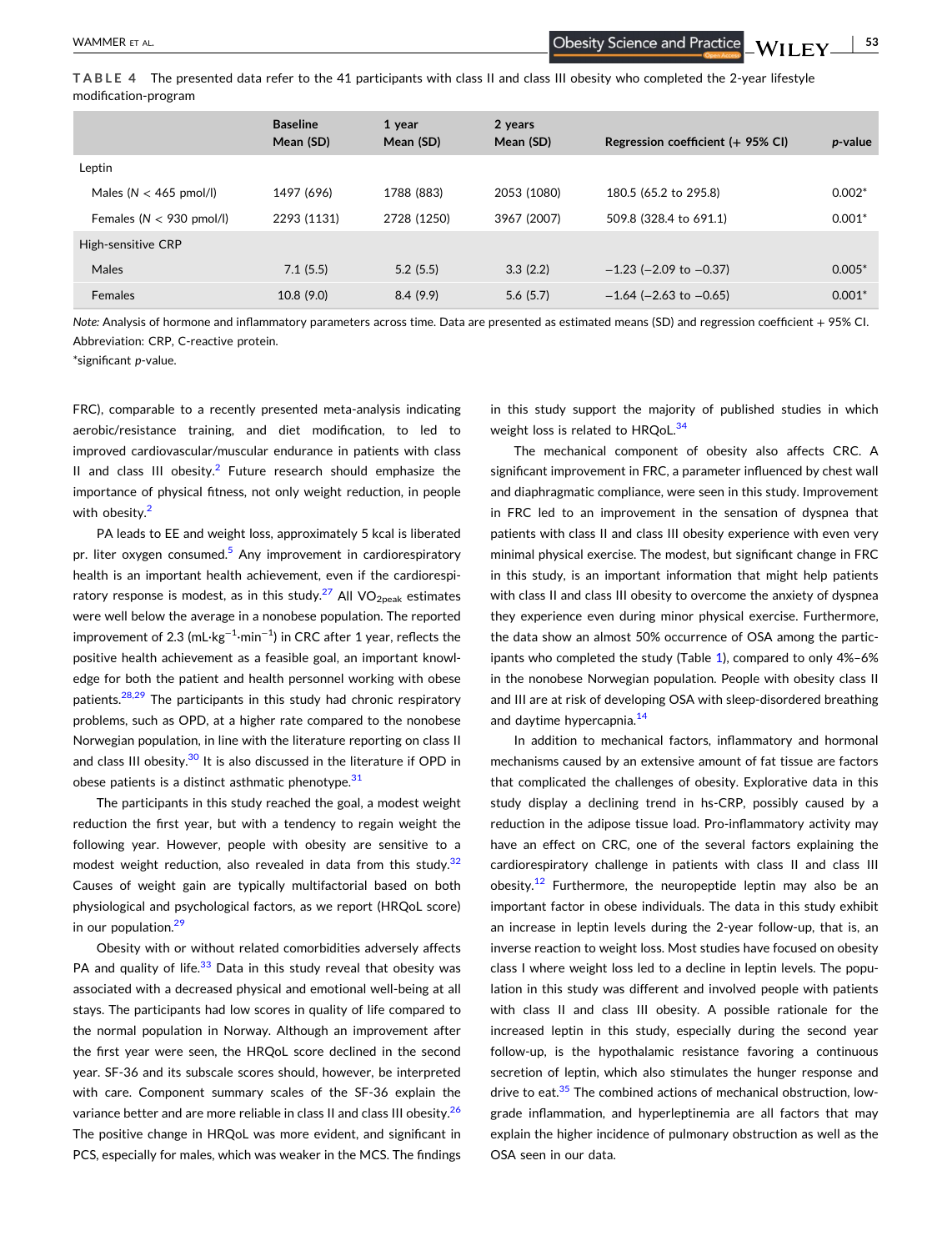## <span id="page-9-0"></span>**4.1** <sup>|</sup> **Limitations**

This small‐scale study had several limitations due to its design as a pilot study, no power calculation, female/male ratio 3:2 and no control group. A small sample size increased the risk of having both type I and type II errors, that is, finding results where none exists and not finding results where they actually exist. It is still worth mentioning that smaller studies like this are valuable, both to examine the feasibility of an intervention and to provide results that could be subject to further testing and may also generate other testable hypotheses. In any study, a study dropout is often a critical issue. In this study, we report a dropout rate of 47% during the 2‐year follow‐up. The dropouts could be individuals who least benefited from the intervention, for example, due to lack of motivation. If this was the case, there is a risk of overestimating the effect of the intervention. In this study, especially in the first year, a positive trend in almost all outcome parameters was seen. However, with 1 year between the third and the final stay, a substantial number of participants were lost to follow‐up, which affected the 2‐year data. More stringent measures should have been in place, including more frequent alternative follow-up visits as reported in other LM studies on obesity. $17,18$ Furthermore, several technical difficulties were faced leading to missing data since the study population has demanding chronic diseases and several day-to-day health issues causing inability to participate.

## **5** <sup>|</sup> **CONCLUSION**

A systematic LM improved CRC in patients with class II and class III obesity, even with minor, but clinically relevant, and significant weight decline. Knowledge that even a minor improvement in CRC leads to health achievement, should be considered as a motivating factor to the patient as well as the health provider.

#### **ACKNOWLEDGMENTS**

The authors thank all the involved personnel at Muritunet A/S, Centre for Achievement and Rehabilitation, Valldal, Norway; Lutz Schwettmann of the Department of Medical Biochemistry, Ålesund Hospital, Norway, for the kind assistance during the blood chemistry analysis; and Solveig Roth Hoff of the Department of Radiology, Ålesund Hospital, Norway for the valuable comments on the final manuscript. The Norwegian Extra Foundation for Health and Rehabilitation has supported this project with a grant (ID 2010.3.0149).

## **CONFLICT OF INTEREST**

The authors declare no conflict of interest.

#### **AUTHOR CONTRIBUTIONS**

Study concept and design: Finn Wammer, Sveinung Vemøy, and Andrea Harberberger. Analysis and interpretation of data: Finn Wammer and Dag Arne Lihaug Hoff. Drafting of the manuscript: Finn Wammer and Dag Arne Lihaug Hoff. Critical revision of the

manuscript for important intellectual content: Finn Wammer, Anita Dyb Linge, and Dag Arne Lihaug Hoff. Statistical analysis: Tor Åge Myklebust. Obtaining funding: Finn Wammer and Sveinung Vemøy. All authors have read and approved the final manuscript.

## **ORCID**

*Finn Wammer* <https://orcid.org/0000-0002-8636-2090>

#### **REFERENCES**

- 1. Bluher M. Obesity: global epidemiology and pathogenesis. *Nat Rev Endocrinol*. 2019;15(5):288‐298.
- 2. Pazzianotto‐Forti EM, Moreno MA, Plater E, Baruki SBS, Rasera‐ Junior I, Reid WD. Impact of physical training programs on physical fitness in people with class II and III obesity: a systematic review and meta‐analysis. *Phys Ther*. 2020;100(6):963‐978.
- 3. Grover SA, Kaouache M, Rempel P, et al. Years of life lost and healthy life‐years lost from diabetes and cardiovascular disease in overweight and obese people: a modelling study. *lancet Diabetes & Endocrinol*. 2015;3(2):114‐122.
- 4. Kokkinos P, Faselis C, Franklin B, et al. Cardiorespiratory fitness, body mass index and heart failure incidence. *Eur J heart Fail*. 2019;21(4):436‐444.
- 5. Hills AP, Mokhtar N, Byrne NM. Assessment of physical activity and energy expenditure: an overview of objective measures. *Front Nutr*. 2014;1:5.
- 6. Billingsley H, Rodriguez‐Miguelez P, Del Buono MG, Abbate A, Lavie CJ, Carbone S. Lifestyle interventions with a focus on nutritional strategies to increase cardiorespiratory fitness in chronic obstructive pulmonary disease, heart failure, obesity, sarcopenia, and frailty. *Nutrients*. 2019;11(12).
- 7. Ortega FB, Ruiz JR, Labayen I, Lavie CJ, Blair SN. The Fat but Fit paradox: what we know and don't know about it. *Br J Sports Med*. 2018;52(3):151‐153.
- 8. Wilms B, Ernst B, Schmid SM, Thurnheer M, Weisser B, Schultes B. Spiroergometric assessment of cardiorespiratory fitness in subjects with severe obesity: a challenge of reference. *Nutr Metabol Cardiovasc Dis*. 2019;29(12):1382‐1389.
- 9. Dixon AE, Peters U. The effect of obesity on lung function. *Expert Rev Respir Med*. 2018;12(9):755‐767.
- 10. King GG, Brown NJ, Diba C, et al. The effects of body weight on airway calibre. *Eur Respir J*. 2005;25(5):896‐901.
- 11. Henriksson H, Henriksson P, Tynelius P, et al. Cardiorespiratory fitness, muscular strength, and obesity in adolescence and later chronic disability due to cardiovascular disease: a cohort study of 1 million men. *Eur heart J*. 2020;41(15):1503‐1510.
- 12. Troester N, Palfner M, Schmidberger E, Olschewski H, Avian A. Sleep related breathing disorders and inflammation ‐ the missing link? A cohort study evaluating the interaction of inflammation and sleep related breathing disorders and effects of treatment. *PLoS One*. 2015;10(9):e0137594.
- 13. Kaczynska K, Zajac D, Wojciechowski P, Kogut E, Szereda‐Przestaszewska M. Neuropeptides and breathing in health and disease. *Pulm Pharmacol Ther*. 2018;48:217‐224.
- 14. Jehan S, Zizi F, Pandi‐Perumal SR, et al. Obstructive sleep apnea and obesity: implications for public health. *Sleep Med Disord*. 2017;1(4):00019.
- 15. Hassan Y, Head V, Jacob D, Bachmann MO, Diu S, Ford J. Lifestyle interventions for weight loss in adults with severe obesity: a systematic review. *Clin Obes*. 2016;6(6):395‐403.
- 16. Karlsen TI, Sohagen M, Hjelmesaeth J. Predictors of weight loss after an intensive lifestyle intervention program in obese patients: a 1‐year prospective cohort study. *Health Qual Life Outcome*. 2013;11:165.